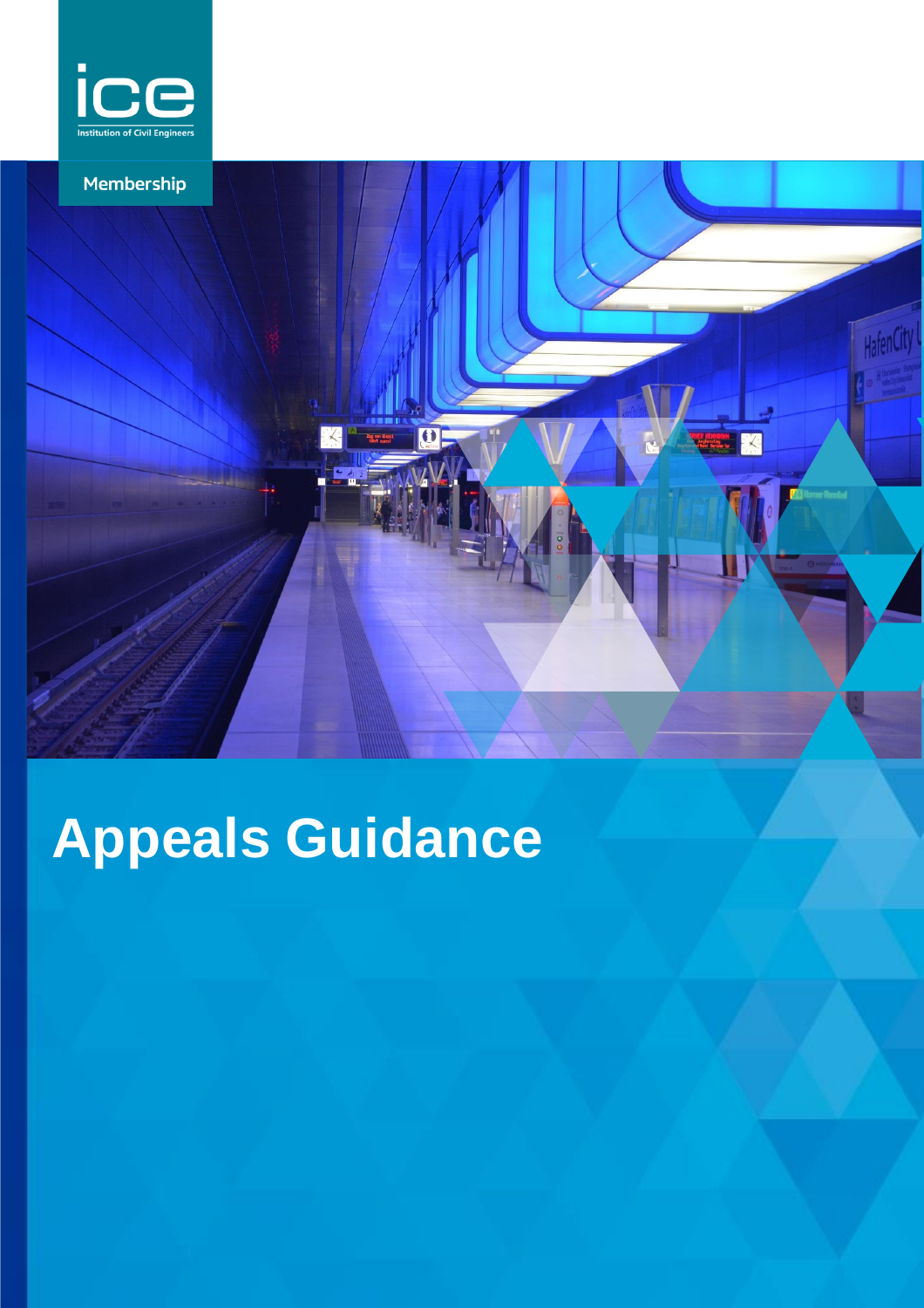# **Contents**

 $\overline{2}$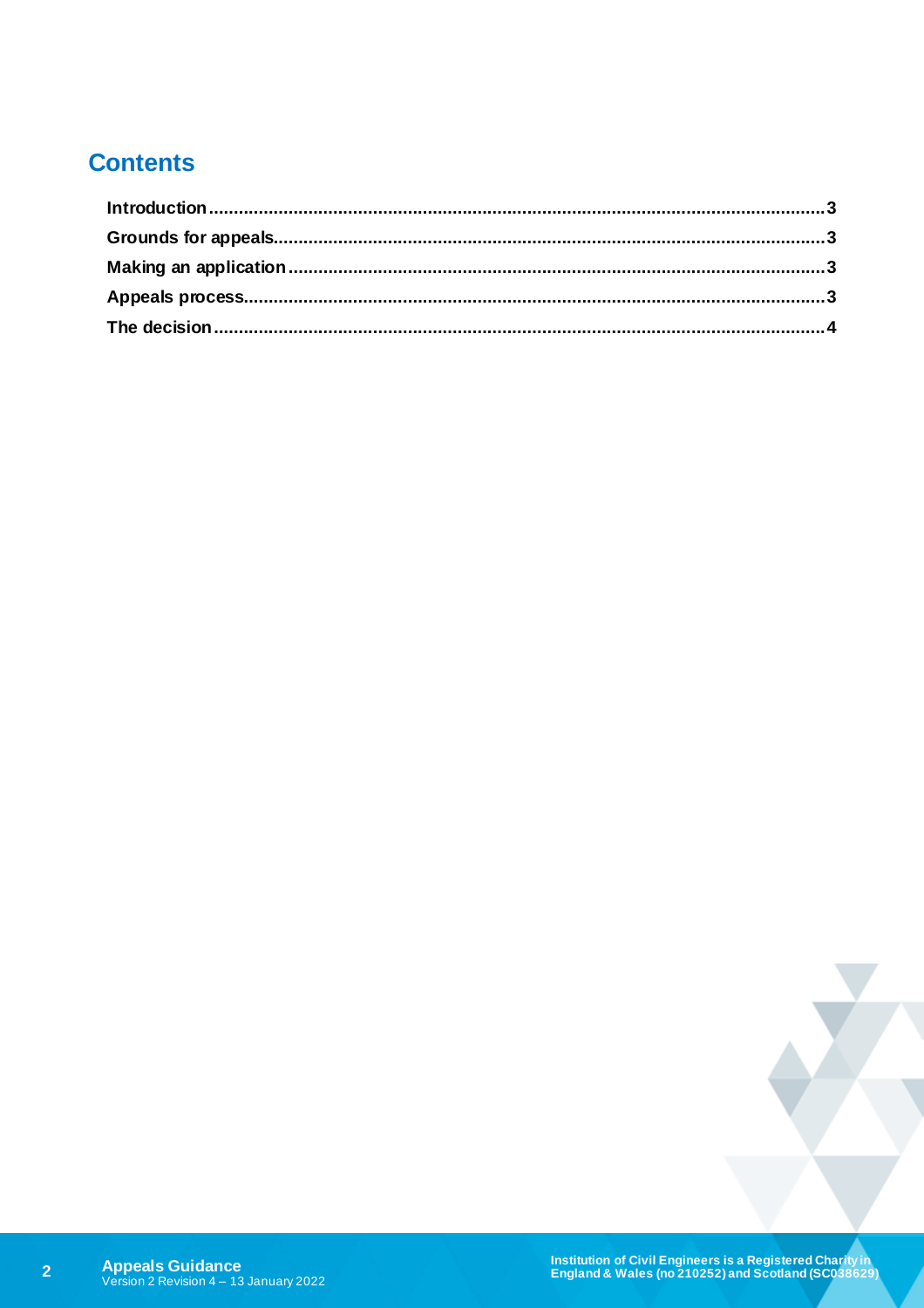## <span id="page-2-0"></span>**Introduction**

This guide is for candidates who have been unsuccessful in:

- 1. Achieving professionally qualified membership of ICE
- 2. In their End Point Assessment

and want to make a formal appeal.

The appeals process must not to be used for making a complaint against a member of ICE, or about a service we provide. If you would like to make a complaint, please follow ou[r complaints](https://www.ice.org.uk/about-ice/who-to-contact#complaints)  [procedure.](https://www.ice.org.uk/about-ice/who-to-contact#complaints)

If you are considering an appeal, we advise that you speak with a member of your Membership Support Team (MST). Please email membership@ice.org.uk or call +44 (0)121 227 5948 for help.

They will review, with you, the reasons why you were unsuccessful and recommend a course of action. In some instances, you might be advised that an appeal is unlikely to be successful.

## <span id="page-2-1"></span>**Grounds for appeals**

The grounds on which you can make an appeal following the outcome of your Review/interview are:

- Administrative shortcomings by ICE during the application process
- Unsatisfactory handling of the assessment/interview process
- An unforeseen event at the Professional Review/End Point Assessment/interview

## <span id="page-2-2"></span>**Making an application**

Appeals must be made within **two months** of receiving your result notification letter. Appeals received after this date will not be considered under any circumstances.

If you wish to proceed with an appeal you must email the Appeals Panel at [professional.reviews@ice.org.uk](mailto:professional.reviews@ice.org.uk) with:

- a letter outlining your reasons for the appeal
- where necessary, any supporting information and documentation
- confirmation that th[e administration fee](https://www.ice.org.uk/my-ice/membership-documents/membership-fees-and-subscriptions#Application) has been paid

The administration fee will be refunded to you if the Appeal Panel's decision is to offer a further application at no cost or to overturn the decision of the Reviewers/Assessors.

## <span id="page-2-3"></span>**Appeals process**

## **Initial assessment**

Your letter of appeal and any supporting documents will be forwarded to the Chair of the Appeals Panel who will consider if there are any reasonable grounds for an appeal. If it is considered that there are no reasonable grounds for an appeal, you will be notified in writing.

**3**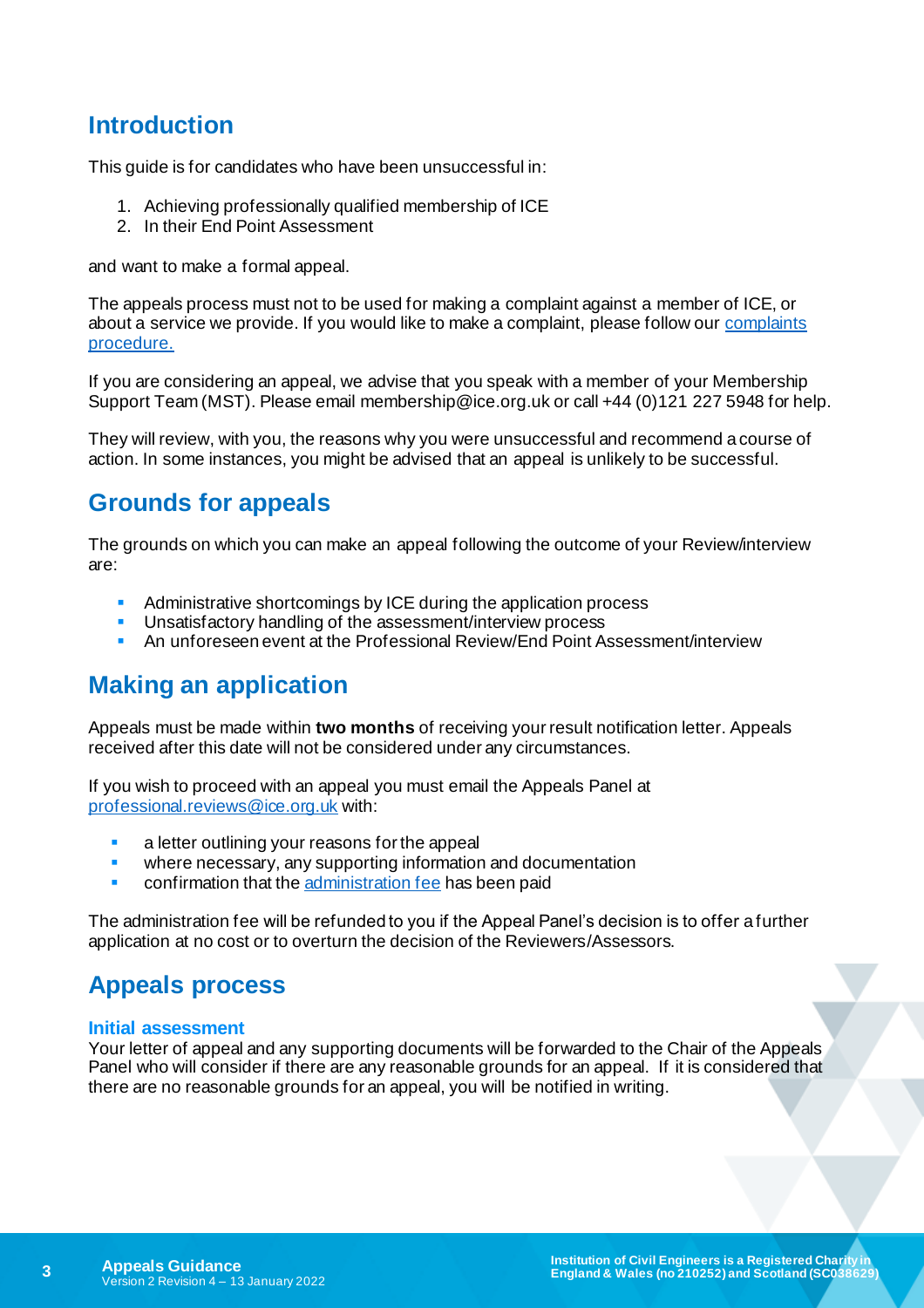#### **Full process**

If the Chair of the Appeals Panel considers that there are reasonable grounds for an appeal, a copy of your appeal letter, and Reviewers'/Assessors' assessment sheet will be sent to your original Reviewers/Assessors, and to the relevant member of th[e Membership Support](https://www.ice.org.uk/about-ice/near-you) Team [\(MST\).](https://www.ice.org.uk/about-ice/near-you) They will all be asked to provide a short report addressing your comments.

Your lead sponsor/mentor will be sent a copy of your appeal letter and they will also be asked to provide comments.

## <span id="page-3-0"></span>**The decision**

The Appeals Panel comprises of a Chair and four experienced Reviewers. Once all relevant documentation has been received, the appeal will be presented to the Appeals Panel for consideration. They will each make an independent view of the documentation and a consensus will be reached. They will make one of three decisions:

- Uphold the original decision
- **E** Invite you to re-sit/re-apply at no cost
- Overturn the original decision

You will be informed, in writing, of the Appeal Panel's decision within two months of the appeal. The decision of the Appeals Panel is final and absolute.

**4**